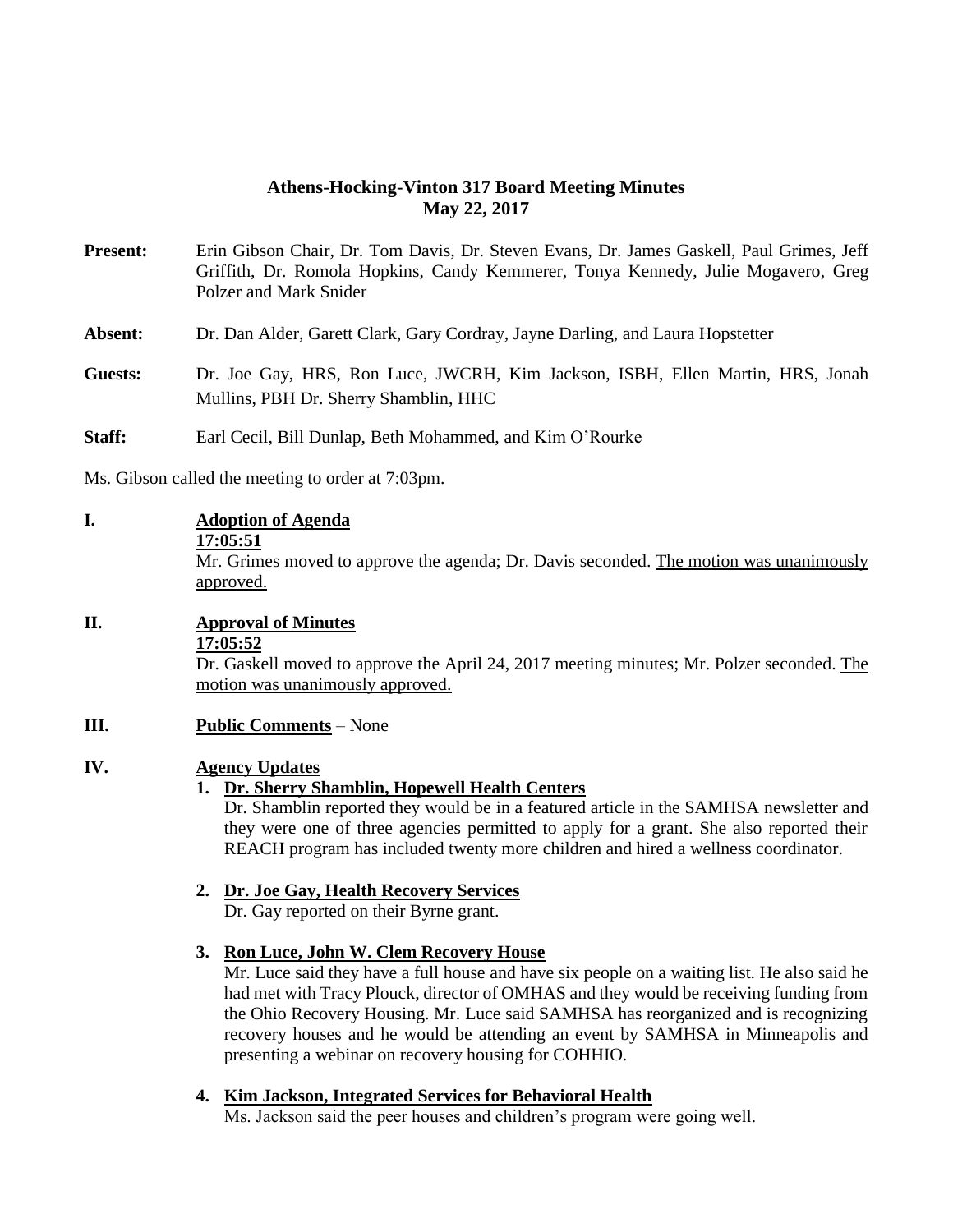## **V. Staff Updates**

## **1. Bill Dunlap, Deputy Director**

Mr. Dunlap said the Board was asked to host an Opiate Forum by the Governor's office and OMHAS. He said he would send information soon.

### **2. Diane Pfaff, Community Services Manager**

Ms. Pfaff reported on an increase in funding for housing and other fees may be raised to fund the increase. This will cover recovery housing as well. HUD is required to service chronic homelessness.

#### **Earl Cecil, Executive Director**

Mr. Cecil said eight surrounding boards meet quarterly and in May discussed budget funding, detox centers, crisis centers, and Medicaid redesign. He said Medicaid would move to managed care in January 2018. Mr. Cecil also said a Stepping Up workshop was held at Hocking Lodge. The two main priorities that were recognized are residential detox and more mental health services in emergency rooms. He also discussed the OMHAS audit report and the state audit. Mr. Cecil said the State Controlling Board had approved the grant for the Adam-Amanda house and received funding for the CURES grant.

## **VI. Nominating Committee**

 Ms. Gibson said the committee will nominate Dr. Gaskell as the 2019 Chair Elect at the June meeting.

### **VII. Old Business**

**1.** Mr. Cecil said NAMI Ohio had the groundbreaking ceremony for the Adam-Amanda house on May 20th. Mr. Snider and Mr. Polzer attended. He also said there would be more approval needed before construction could begin.

### **2. 17:05:53**

### **Resolution 17-05-08**

Mr. Cecil discussed the revised Opiate Resolution handout. Dr. Davis moved to approve Resolution 17-05-08; Ms. Kemmemer seconded. The motion was unanimously approved.

# **VIII. New Business**

# **1. 17:05:54**

Mr. Cecil explained the SFY 2018 Community Plan Update. Dr. Hopkins moved to approve the SFY 2018 Community Plan Update; Dr. Davis seconded. The motion was unanimously approved.

**2.** Mr. Cecil discussed the annual meeting nominations. There was discussion on changing the amount of awards given and which awards to present each year. Mr. Cecil said if the special awards were to be presented the recipients names would have to be approved in July in order for the artist to make them. There was also discussion on changing the name of the awards to Behavioral Health Advocate award. Ms. Gibson appointed three members as leaders to gather nominations; Athens, Mr. Polzer, Hocking, Ms. Kemmerer, and Vinton, Mr. Griffith.